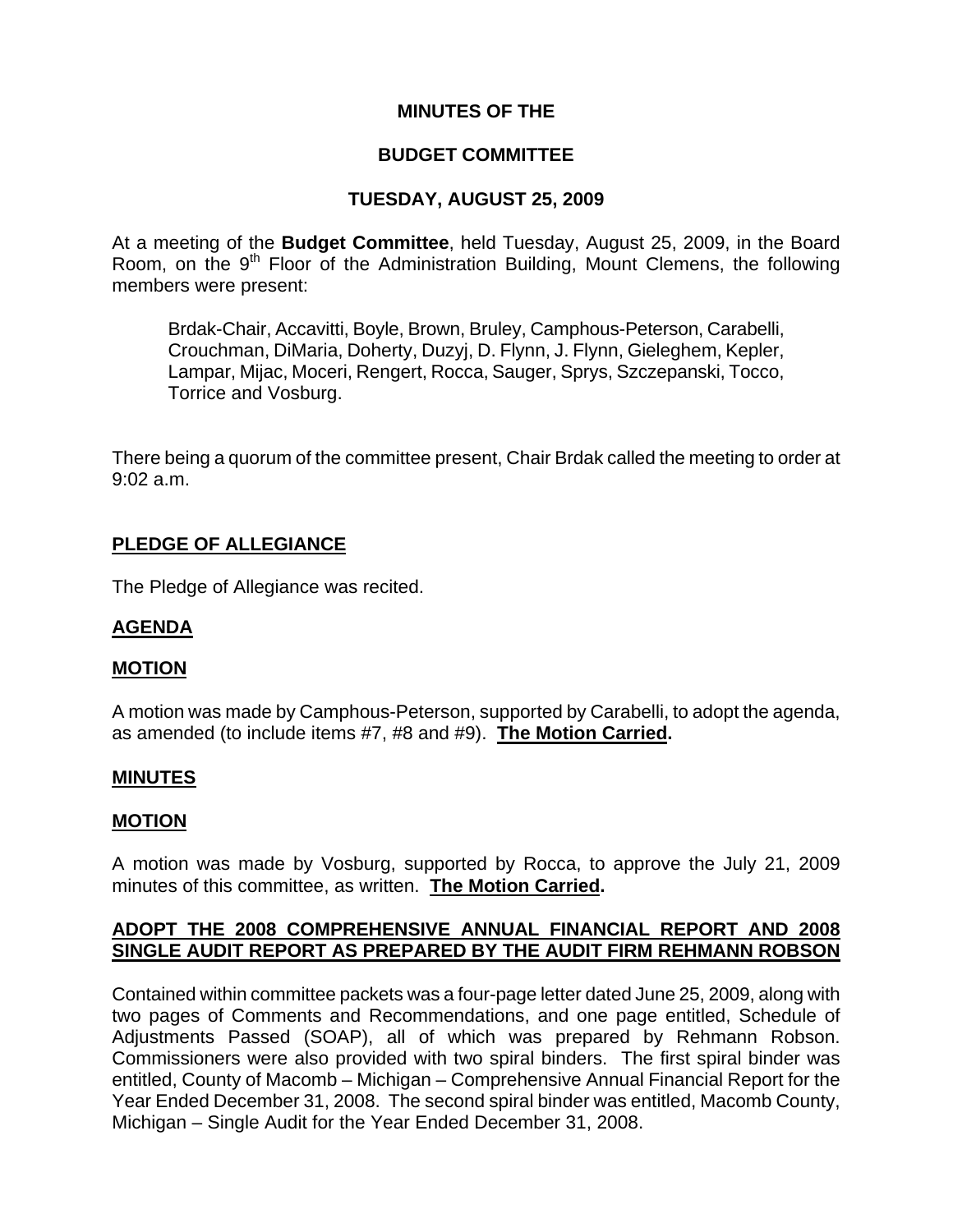### **COMMITTEE RECOMMENDATION – MOTION**

A MOTION WAS MADE BY CAMPHOUS-PETERSON, SUPPORTED BY DUZYJ, TO RECOMMEND THAT THE BOARD OF COMMISSIONERS ADOPT THE 2008 COMPREHENSIVE ANNUAL FINANCIAL REPORT AND 2008 SINGLE AUDIT REPORT AS PREPARED BY THE AUDIT FIRM REHMANN ROBSON.

Mr. David Diegel introduced Mr. Mark Tschirhart, Principal and Ms. Tracey Kasparek, Engagement Manager from Rehmann Robson.

Referring to information that was provided to commissioners, Mr. Tschirhart gave a lengthy verbal presentation.

The following commissioners spoke: Vosburg, Doherty and Duzyj.

Chair Brdak called for a vote on the motion and **THE MOTION CARRIED.** 

### **RECOMMENDATION FROM ADMINISTRATIVE SERVICES COMMITTEE MEETING OF 08-19-09**

**Authorize Funding for a Countywide Election on Tuesday, November 3 for Submission of a Proposed County Charter**

### **COMMITTEE RECOMMENDATION – MOTION**

A MOTION WAS MADE BY DOHERTY, SUPPORTED BY LAMPAR, TO RECOMMEND THAT THE BOARD OF COMMISSIONERS AUTHORIZE FUNDING FOR A COUNTYWIDE ELECTION TO BE CONDUCTED ON TUESDAY, NOVEMBER 3, 2009 FOR SUBMISSION OF A PROPOSED COUNTY CHARTER TO THE ELECTORATE AT A COST NOT TO EXCEED \$420,000. THE COUNTY SHALL NOT REIMBURSE MUNICIPALITIES ALREADY CONDUCTING A REGULARLY SCHEDULED ELECTION ON NOVEMBER 3, 2009; THOSE MUNICIPALITIES INCLUDE: CENTER LINE, EASTPOINTE, FRASER, MEMPHIS, MOUNT CLEMENS, NEW BALTIMORE, RICHMOND CITY, ROSEVILLE, ST. CLAIR SHORES, STERLING HEIGHTS AND UTICA. THE COUNTY SHALL REIMBURSE MUNICIPALITIES NOT CONDUCTING A REGULARLY SCHEDULED ELECTION ON NOVEMBER 3, 2009 FOR THE REASONABLE COST OF THE ELECTION; THOSE MUNICIPALITIES INCLUDE: GROSSE POINTE SHORES, WARREN, ARMADA TOWNSHIP, BRUCE TOWNSHIP, CHESTERFIELD TOWNSHIP, CLINTON TOWNSHIP, HARRISON TOWNSHIP, LENOX TOWNSHIP, MACOMB TOWNSHIP, RAY TOWNSHIP, RICHMOND TOWNSHIP, SHELBY TOWNSHIP AND WASHINGTON TOWNSHIP. IF A MUNICIPALITY NOT CONDUCTING A REGULARLY SCHEDULED ELECTION PLACES A LOCAL PROPOSAL ON THE BALLOT AT THE NOVEMBER 3, 2009 ELECTION THE COUNTY SHALL PAY FOR BALLOTS, TABULATOR PROGRAMMING AND PRECINCT KITS ONLY; THE REMAINDER OF ELECTION RELATED EXPENSES WOULD BE PAID FOR BY THE LOCAL MUNICIPALITY.